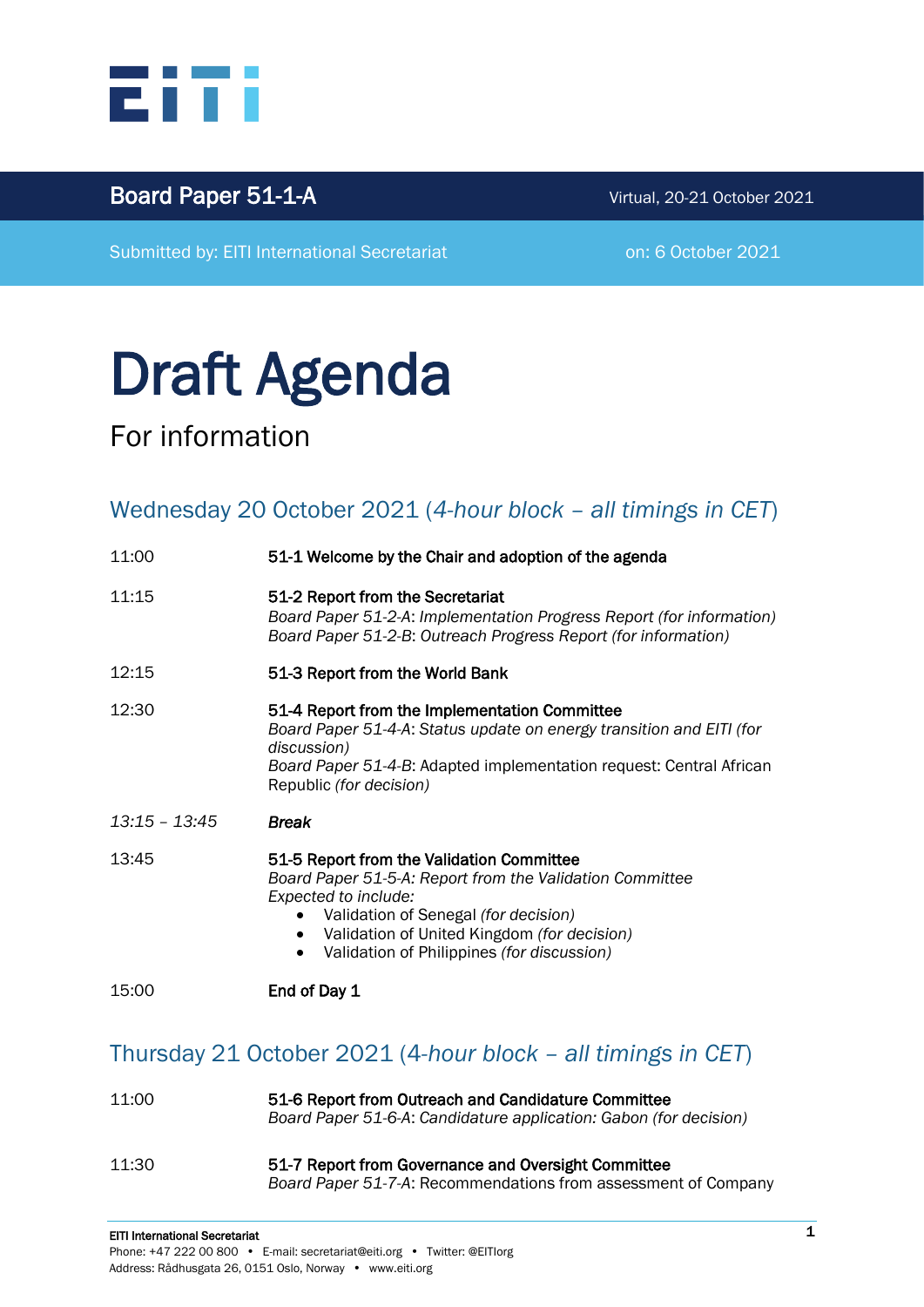Expectations *(for decision)*

- *12:30 – 13:00 Break*
- 13:00 51-8 Report from Finance Committee and the Governance Committee *51-8-A Draft 2022 EITI International Secretariat work plan (for discussion)*
- 14:30 Next Board meeting and AOB
- 15:00 End of Day 2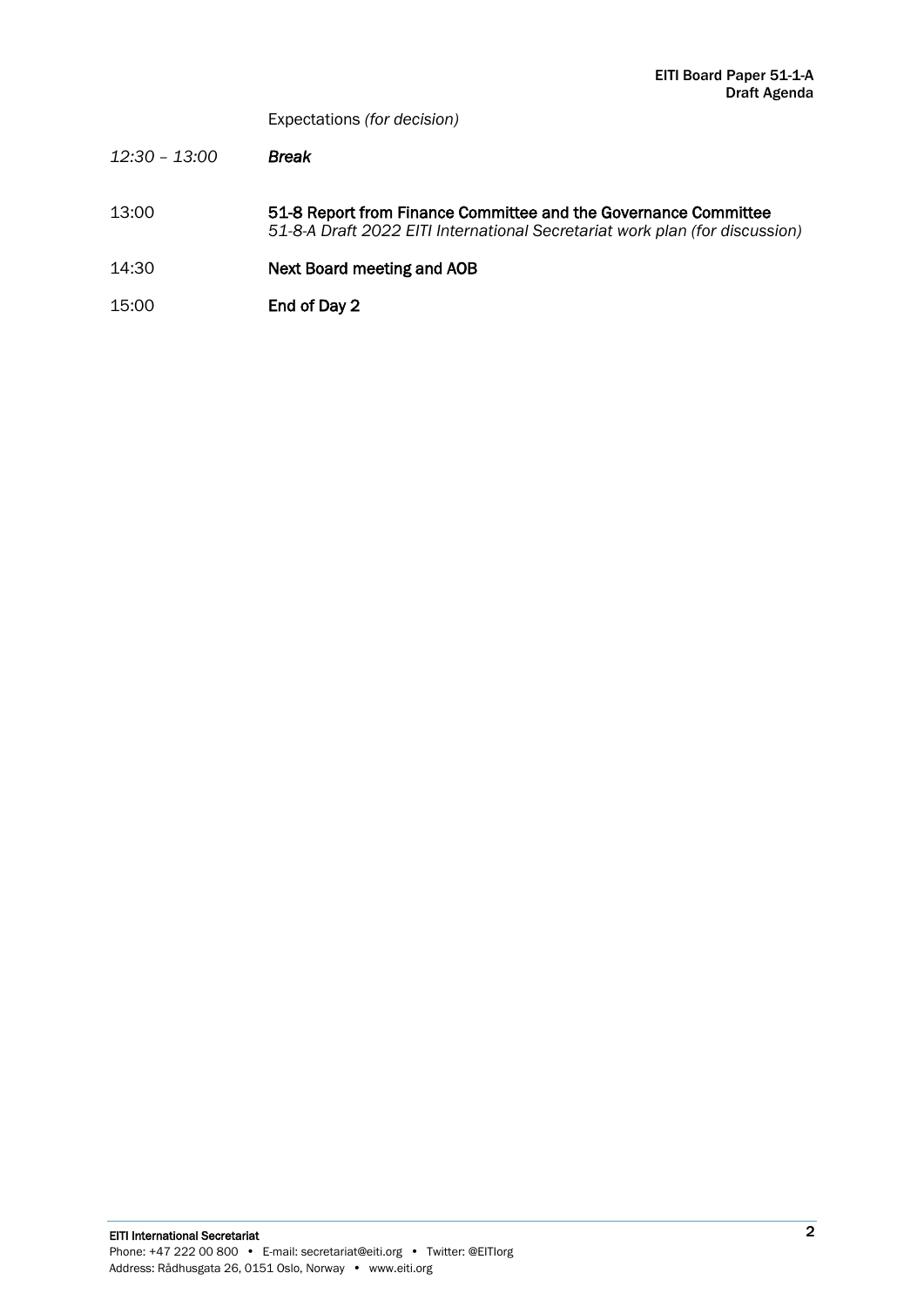# Summary of actions from previous Board meetings

| <b>Agenda</b><br>item                             | <b>Action</b>                                                                                                                                                                                                                                                                                                                                                                                                                              | <b>Status</b>                      |  |  |
|---------------------------------------------------|--------------------------------------------------------------------------------------------------------------------------------------------------------------------------------------------------------------------------------------------------------------------------------------------------------------------------------------------------------------------------------------------------------------------------------------------|------------------------------------|--|--|
|                                                   | Action items from 50th Board meeting, Virtual                                                                                                                                                                                                                                                                                                                                                                                              |                                    |  |  |
| $50-2-A$                                          | The Secretariat to monitor developments in Chad, Mali and Myanmar, keep the Board<br>informed and advise the Rapid Response Committee and the Implementation Committee<br>on future action as required.                                                                                                                                                                                                                                    | Ongoing                            |  |  |
| $50-2-A$                                          | The Secretariat to share information about events in connection with COP26 and further<br>updates on progress with work on the implications of the energy transition in its<br>implementation support.                                                                                                                                                                                                                                     | Complete                           |  |  |
| $50-4$                                            | The summary of the Survey results to be circulated with the next Board Circular.                                                                                                                                                                                                                                                                                                                                                           | Complete                           |  |  |
| $50-4$                                            | Secretariat to publish news item on the assessment immediately following June Board<br>Complete<br>Meeting.                                                                                                                                                                                                                                                                                                                                |                                    |  |  |
| $50-4$                                            | Secretariat to follow up with companies concerning results of assessment and sharing of<br>Complete<br>best practices.                                                                                                                                                                                                                                                                                                                     |                                    |  |  |
| $50-4$                                            | Company constituency to recommend to GOC on how to improve progress in meeting<br>Expectations and on revisions to the Expectations, for the GOC to provide<br>In progress<br>recommendations to the October Board meeting                                                                                                                                                                                                                 |                                    |  |  |
| $50-4$                                            | Governance and Oversight Committee to provide a paper providing recommendations to the<br>October Board meeting on a.) evaluation of the assessment process<br>(costs/benefits/timeframe for future assessments), b.) how to address instances where<br>supporting companies are not meeting the Expectations, c.) changes to the Expectations, and<br>d.) additional Secretariat support to improve progress in meeting the Expectations. |                                    |  |  |
| $50-4$                                            | Governance and Oversight Committee to consider the motion to publish Annex A to the paper<br>and provide its recommendation to the October Board meeting.                                                                                                                                                                                                                                                                                  | Completed                          |  |  |
| $50 - 5$                                          | The Secretariat to update and refine guidance materials for implementing countries on<br>flexible reporting and alternative approaches to reporting via the Implementation Committee.                                                                                                                                                                                                                                                      | Ongoing                            |  |  |
| $50 - 5$                                          | The Secretariat to share lessons learned with the Board on the flexible reporting<br>approach and the pilot in early 2022.                                                                                                                                                                                                                                                                                                                 | To be considered<br>in early 2022. |  |  |
| $50-6$                                            | The Chair to write to the Governments of Armenia, Germany, Nigeria and Norway<br>announcing the Board's decision                                                                                                                                                                                                                                                                                                                           | Complete                           |  |  |
| $50-6$                                            | The Secretariat to publish the results of the Validation of Requirement 2.5 in Armenia,<br>Germany, Nigeria and Norway, including the supporting documentation.                                                                                                                                                                                                                                                                            | Complete                           |  |  |
| $50-8$                                            | The next EITI Global Conference is held as an inclusive in-person event in 2023.<br>Ongoing                                                                                                                                                                                                                                                                                                                                                |                                    |  |  |
| $50-8$                                            | The Members' Meeting is held virtually in June 2022.                                                                                                                                                                                                                                                                                                                                                                                       | Ongoing                            |  |  |
| $50-8$                                            | The term of the current Board Chair and members is extended by one year to June 2023<br>for approval at the Members' Meeting.                                                                                                                                                                                                                                                                                                              | Ongoing                            |  |  |
| Ongoing action items from previous Board meetings |                                                                                                                                                                                                                                                                                                                                                                                                                                            |                                    |  |  |
| 49-4-A                                            | International Secretariat to develop guidance on resource-backed loans in collaboration with<br>the Commodity Trading Working Group, in line with the Implementation Committee work plan.                                                                                                                                                                                                                                                  | Ongoing                            |  |  |
| 49-4-A                                            | International Secretariat to prepare a paper for the Implementation Committee's<br>consideration on lessons learned from flexible reporting and the pilot on alternatives to<br>reporting.                                                                                                                                                                                                                                                 | Ongoing                            |  |  |
| 49-5-C                                            | International Secretariat to integrate the actions outlined in the Board Paper 49-5-C:<br>Supporting effective civil society engagement in the EITI in its support to implementation and<br>Ongoing<br>training and guidance development plans.                                                                                                                                                                                            |                                    |  |  |
| 49-8-A                                            | Each constituency should ensure that their constituency guidelines are updated and<br>Ongoing<br>published ahead of the Board meeting in June.                                                                                                                                                                                                                                                                                             |                                    |  |  |
| 49-8-B                                            | The GOC to consider reviewing expectations for other constituencies.                                                                                                                                                                                                                                                                                                                                                                       | Ongoing                            |  |  |
| 48-2-B                                            | The International Secretariat to strengthen support to implementing countries on fundraising<br>and cost-effective implementation and to encourage peer-learning between countries.                                                                                                                                                                                                                                                        | Ongoing                            |  |  |
| 48-2-C                                            | The International Secretariat should provide support to Equatorial Guinea in developing a<br>new candidature application, as appropriate, and consider a possible assessment of civic<br>space in Equatorial Guinea and with the support of Board members and civil society,<br>companies and other stakeholders.                                                                                                                          | Ongoing                            |  |  |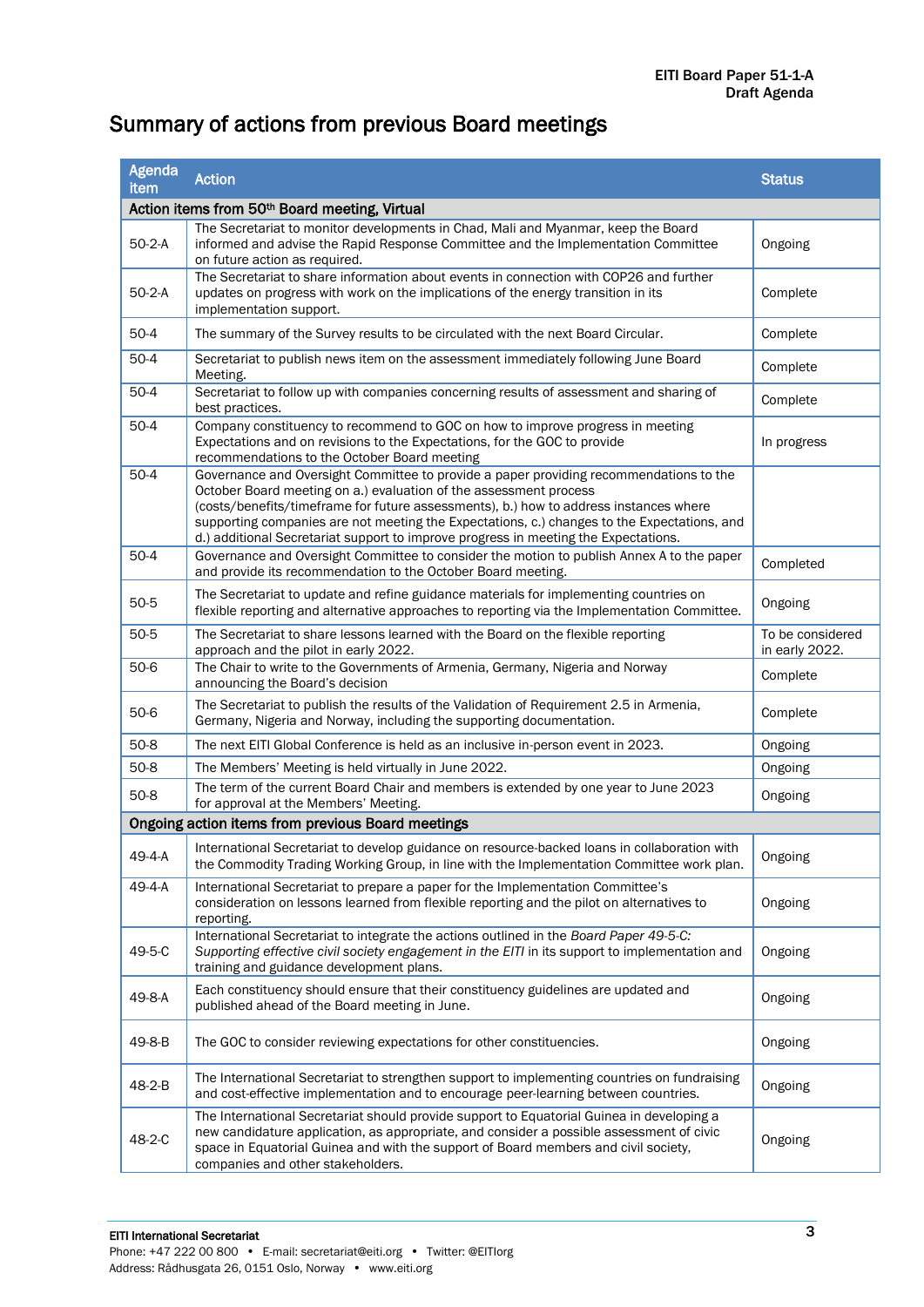EITI Board Paper 51-1-A Draft Agenda

| 48-4-A        | The International Secretariat to support implementing countries in adopting the measures as<br>Ongoing<br>per Board Paper 48-4-A and incentivise innovative approaches to reporting.                                                                                                       |          |  |  |
|---------------|--------------------------------------------------------------------------------------------------------------------------------------------------------------------------------------------------------------------------------------------------------------------------------------------|----------|--|--|
| 48-4-B        | The International Secretariat to pursue fundraising efforts to support its work on energy<br>Ongoing<br>transition and to reach out to interested implementing countries and partners                                                                                                      |          |  |  |
| 48-4-C        | The International Secretariat to draft TORs and procure a suitably qualified consultant for the<br>independent review with input from the Implementation Committee.                                                                                                                        | Complete |  |  |
| 48-4          | The GOC to explore what aspects of an organisational review can be dealt with as part of the<br>Ongoing<br>committee's work plan.                                                                                                                                                          |          |  |  |
| 48-7-A        | The Validation Committee to develop edits to Sections 4 and 5 of the 2019 EITI Standard to<br>Complete<br>reflect the agreed outline for a revised Validation model.                                                                                                                       |          |  |  |
| 48-9          | The Secretariat and the Rapid Response Committee to closely monitor the situation in<br>Ongoing<br>Myanmar.                                                                                                                                                                                |          |  |  |
| 47-2-B        | The International Secretariat to strengthen the dissemination of the Guidance Note 30 on<br>gender responsive EITI implementation and to update the Board in due course on plans for<br>Complete<br>an event on gender and extractives in the margins of a Board meeting in 2021.          |          |  |  |
| 47-2-B        | The International Secretariat to monitor the situation in Mali and in the DRC, liaise with<br>Ongoing<br>national stakeholders and report to the Board accordingly.                                                                                                                        |          |  |  |
| 47-2-C        | The International Secretariat to closely monitor and engage in Equatorial Guinea's<br>Ongoing<br>candidature application.                                                                                                                                                                  |          |  |  |
| $47 - 3$      | The WBG to work with its country offices in communicating the availability of support to<br>Ongoing<br>emergency funding for implementing countries.                                                                                                                                       |          |  |  |
| 47-4-A        | The International Secretariat to implement the recommendations as per Board Paper 47-4-A,<br>including improving the guidance to implementing countries and the development of a<br>Ongoing<br>results measurement framework.                                                              |          |  |  |
| 47-5          | The OCC to consider the progress in applying the sign-up criteria and whether further<br>To be considered<br>in 2021.<br>clarifications are required in 2021.                                                                                                                              |          |  |  |
| $46 - 1$      | Governance and Oversight Committee to review issues linked to internal EITI Governance in<br>Ongoing<br>addressing corruption.                                                                                                                                                             |          |  |  |
| 46-3          | The International Secretariat to work with the EGPS team and WB TTLs to provide<br>Ongoing<br>coordinated support to implementing countries in requesting EGPS funding.                                                                                                                    |          |  |  |
| 46-4-A        | The International Secretariat to communicate Board decisions to the relevant countries in<br>positive terms, to acknowledge the efforts made by the countries to meet the EITI<br>Ongoing<br>Requirements.                                                                                 |          |  |  |
| 46-5-B        | International Secretariat to undertake a mission to Equatorial Guinea to collect additional<br>Pending<br>information and stakeholder views.                                                                                                                                               |          |  |  |
| 46-7          | Constituency coordinators to gather feedback from their constituencies on updating and<br>Ongoing<br>implementing constituency guidelines in connection with the EITI Members' Meeting.                                                                                                    |          |  |  |
| 45-2-A        | The Secretariat to update budget estimates for beneficial ownership activities in countries<br>In progress<br>and share with Board for information.                                                                                                                                        |          |  |  |
| 43-2-B        | The International Secretariat to convene development partners in the key funding shortfall<br>Ongoing<br>countries.                                                                                                                                                                        |          |  |  |
| $41 - 4 - A$  | The EITI to undertake a targeted effort for SOE transparency to work more closely with SOEs<br>to improve disclosures of SOEs in EITI countries and beyond. The effort will be undertaken in<br>Ongoing<br>close collaboration with key partners and depend on demand and funds available. |          |  |  |
| $41 - 4 - B$  | The Board to continue supporting implementing countries and SOEs to systematically<br>disclose information on the sale of the state's share of oil, gas and minerals, including new<br>Ongoing<br>countries joining the effort.                                                            |          |  |  |
| $41 - 4 - B$  | Subject to available funding, the Board to continue supporting commodity trading<br>Ongoing<br>transparency globally through outreach to governments, SOEs and commodity traders.                                                                                                          |          |  |  |
|               | Decisions taken via Board circulars after the 50th Board meeting                                                                                                                                                                                                                           |          |  |  |
| <b>BC 307</b> | The EITI Board accepted the Ukrainian EITI multi-stakeholder group's request for adapted<br>02.06.2021<br>implementation with respect to the coverage of extractive industries in the Donetsk and Luhansk<br>regions and in Crimea. Full Board decision is available here.                 |          |  |  |